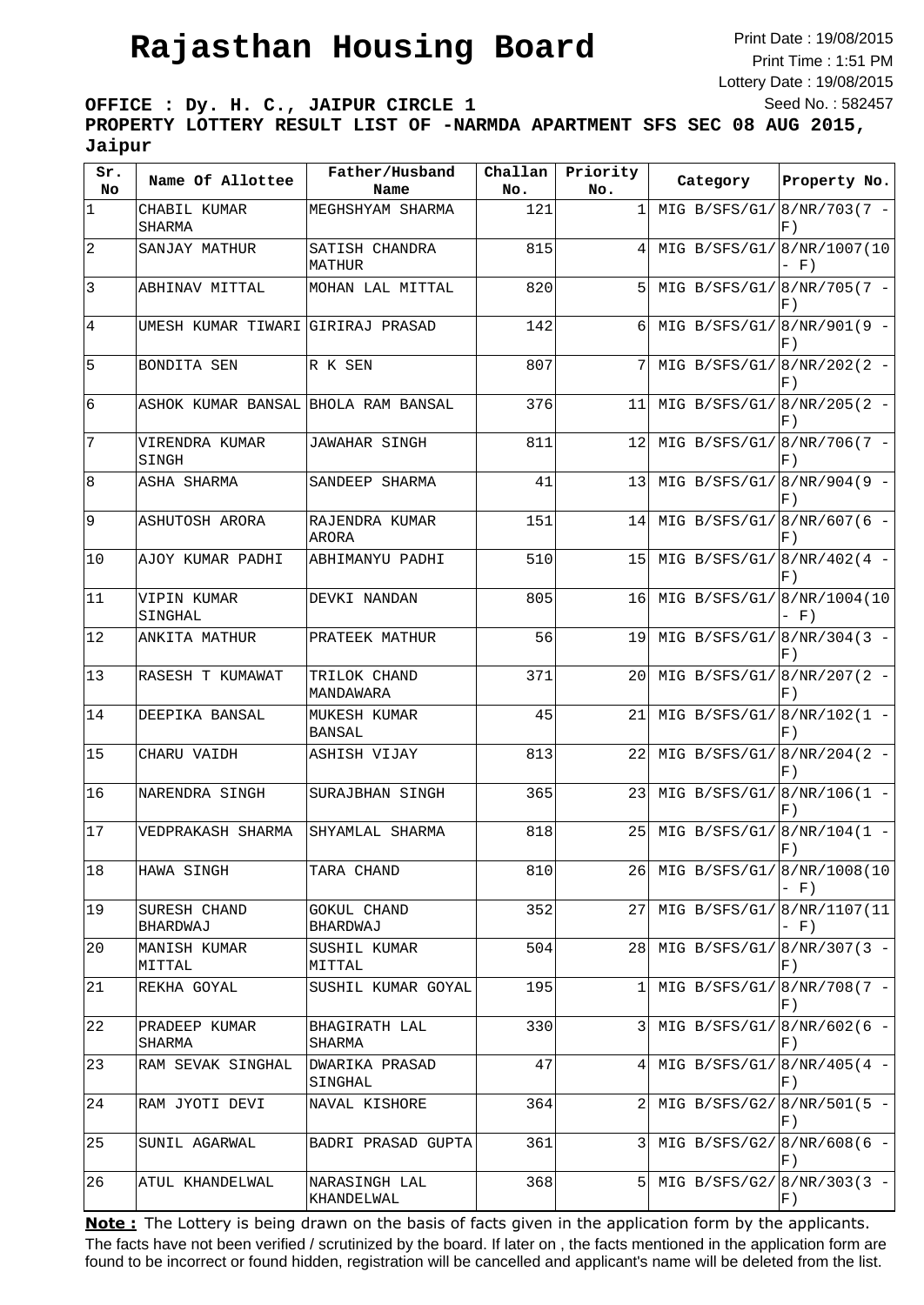## **Rajasthan Housing Board**

Print Date : 19/08/2015 Print Time : 1:51 PM Lottery Date : 19/08/2015 Seed No. : 582457

**OFFICE : Dy. H. C., JAIPUR CIRCLE 1**

**PROPERTY LOTTERY RESULT LIST OF -NARMDA APARTMENT SFS SEC 08 AUG 2015, Jaipur**

| 27 | SHERYA KHANDELWAL        | NITIN KHANDELWAL           | 44  | 9              | MIG B/SFS/G2/8/NR/902(9 -<br>F)       |
|----|--------------------------|----------------------------|-----|----------------|---------------------------------------|
| 28 | SURKSHA CHOUDHARY        | SUMMET VAID                | 814 | 16             | MIG B/SFS/G2/8/NR/707(7 -<br>F)       |
| 29 | HEERANAND KHATRI         | LILADHAR KHATRI            | 301 | 17             | MIG B/SFS/G2/8/NR/503(5 -<br>F)       |
| 30 | AVDESH KHANDELWAL        | NARSINGH LAL<br>KHANDELWAL | 369 | 18             | MIG B/SFS/G2/ $ 8/NR/101(1 -$<br>F)   |
| 31 | JAYPRAKASH               | GHINSA RAM                 | 334 | 21             | MIG B/SFS/G2/8/NR/306(3 -<br>F)       |
| 32 | PUSHPA DEVI              | KISHAN CHAND<br>TOLANI     | 383 | 23             | MIG B/SFS/G2/8/NR/105(1 -<br>F)       |
| 33 | PRADEEP KUMAR<br>TOLANI  | KISHAN CHAND<br>TOLANI     | 380 | 25             | MIG B/SFS/G2/8/NR/505(5 -<br>F)       |
| 34 | PRIYANKA                 | MAHENDRA SINGH             | 809 | 26             | MIG B/SFS/G2/8/NR/103(1 -<br>F)       |
| 35 | MADHUSUDAN GUPTA         | RAMESHWAR PRASAD<br>GUPTA  | 374 | 27             | MIG B/SFS/G2/8/NR/203(2 -<br>F)       |
| 36 | YASHWANT SURANA          | J M SURANA                 | 197 | 30             | MIG B/SFS/G2/8/NR/508(5 -<br>F)       |
| 37 | YOGESH KUMAR<br>SHARMA   | SHYAM SYNDER<br>SHARMA     | 801 | 32             | MIG B/SFS/G2/8/NR/504(5 -<br>F)       |
| 38 | ASHVIN PUNMIYA           | BAGTWAR PUNMIYA            | 375 | 33             | MIG B/SFS/G2/ $8/NR/506(5 -$<br>$F$ ) |
| 39 | AMITA JAIN               | VIMAL CHAND JAIN           | 318 | 34             | MIG B/SFS/G2/ $8/NR/401(4 -$<br>F)    |
| 40 | VINOD KUMAR ARORA        | JAGDISH LAL ARORA          | 370 | 35             | MIG B/SFS/G2/ 8/NR/305(3 -<br>F)      |
| 41 | DEEPAK KUMAR             | SHAMMI KUMAR               | 802 | 2              | MIG B/SFS/G2/ $ 8/NR/605(6 -$<br>F)   |
| 42 | PRAVEEN CHOUDHARY        | HUKUM SINGH                | 51  | 3              | MIG B/SFS/G2/8/NR/406(4 -<br>F)       |
| 43 | ADITYA GARG              | MAHENDRA KUMAR<br>GARG     | 812 | 4              | MIG B/SFS/G2/8/NR/403(4 -<br>F)       |
| 44 | RAKESH KUMAR<br>NARANIYA | DAMODAR PRASAD             | 367 | 6              | MIG B/SFS/G4/ $8/NR/302(3 -$<br>$F$ ) |
| 45 | MAMTA MEENA              | RAM SWAROOP MEENA          | 32  | 1              | MIG B/SFS/G5/ $ 8/NR/201(2 -$<br>F)   |
| 46 | ONKAR SRIVASTAV          | RAMESHVAR PRASAD           | 509 | $\overline{3}$ | MIG B/SFS/G8/ $8/NR/108(1 -$<br>F)    |
| 47 | ANAND SHARMA             | R.K. SHARMA                | 366 | 6              | MIG B/SFS/G8/ $8/NR/206(2 -$<br>F)    |

## **List of remaining Property (41) :**

8/NR/107, 8/NR/208, 8/NR/301, 8/NR/308, 8/NR/404, 8/NR/407, 8/NR/408, 8/NR/502, 8/NR/507, 8/NR/601, 8/NR/603, 8/NR/604, 8/NR/606, 8/NR/701, 8/NR/702, 8/NR/704, 8/NR/801, 8/NR/802, 8/NR/803, 8/NR/804, 8/NR/805, 8/NR/806, 8/NR/807, 8/NR/808, 8/NR/903, 8/NR/905, 8/NR/906, 8/NR/907, 8/NR/908, 8/NR/1001, 8/NR/1002, 8/NR/1003, 8/NR/1005, 8/NR/1006, 8/NR/1101, 8/NR/1102, 8/NR/1103, 8/NR/1104, 8/NR/1105, 8/NR/1106, 8/NR/1108, \*\* END \*\*

| <b>ACE I</b>      | СЕМ               | DY. HC                 |
|-------------------|-------------------|------------------------|
| <b>RHB JAIPUR</b> | <b>RHB JAIPUR</b> | <b>JAIPUR CIRCLE 1</b> |

The facts have not been verified / scrutinized by the board. If later on , the facts mentioned in the application form are found to be incorrect or found hidden, registration will be cancelled and applicant's name will be deleted from the list. **Note :** The Lottery is being drawn on the basis of facts given in the application form by the applicants.